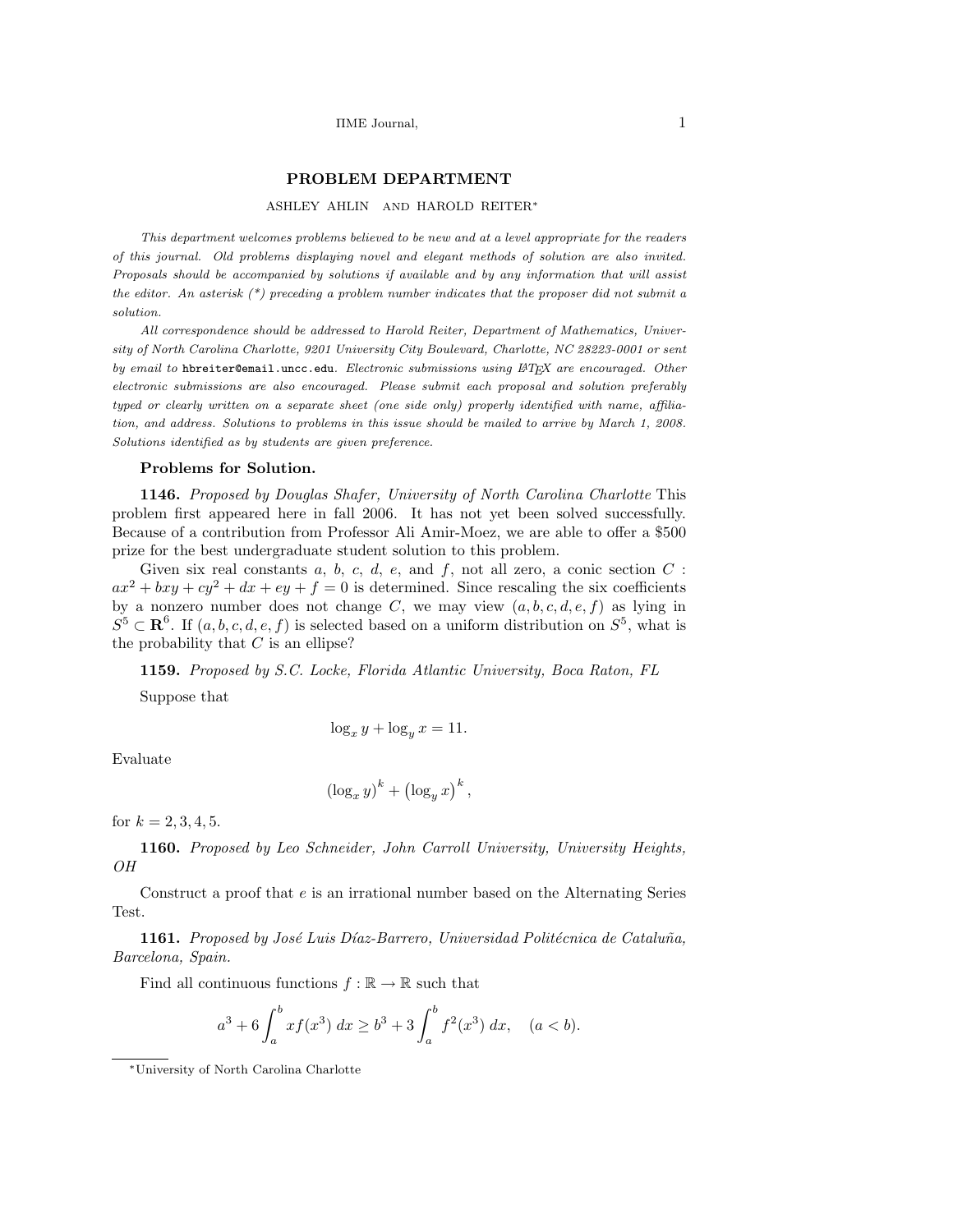# 2 AHLIN and REITER

1162. Proposed by Paul S. Bruckman, Sointula, BC

Given  $M = M_k = 2^k, k = 1, 2, \dots$ , prove the congruence

$$
3^M \equiv 1 + 52M \text{(mod } 64M), \text{for } k \ge 3.
$$

Also, prove the "near" corollaries:

- 1.  $3^M \equiv 1 + 20M \pmod{32M}$ , for  $k \ge 2$ .
- 2.  $3^M \equiv 1 + 4M \pmod{16M}$ , for  $k \geq 1$ .
- 3. 4M  $\| (3^M 1)$ , for  $k \ge 1$ ; that is, the largest exponent t such that  $2^t$  divides  $(3^M - 1)$  is  $t = k + 2$ .

# 1163. Proposed by Stas Molchanov, University of North Carolina Charlotte

A two-pan balance and 16 coins of different weights are given. What is the fewest number of usages of the balance needed to determine the heaviest coin, the second heaviest coin, and the third heaviest coin?

### 1164. Proposed by Cecil Rousseau, University of Memphis

Find a formula for evaluating the trigonometric sum

$$
\cos^{2n} 1^{\circ} + \cos^{2n} 2^{\circ} + \cdots + \cos^{2n} 89^{\circ},
$$

where  $n$  is a positive integer. Your formula should demonstrate that each such sum is a rational number. For example,

$$
\cos^{10} 1^{\circ} + \cos^{10} 2^{\circ} + \dots + \cos^{10} 89^{\circ} = \frac{2771}{128}.
$$

### 1165. Proposed by Marcin Kuczma, University of Warsaw, Warsaw, Poland

For positive integers n, k let  $F(n, k)$  be the number of mappings of an n-element set into itself whose  $k^{\text{th}}$  iterate is the identity map (e.g.  $F(3,2) = 4$ ) – and let the number  $F(4,2) + F(8,2) + F(8,3)$  be nice and lucky and happy for you!! Editor's note: this puzzle was sent to friends of the poser in December of a certain year as a gift. This is the seventh of several such problems we plan for this column.

1166. Proposed by Peter A. Lindstrom, Batavia, NY

Suppose that functions  $f, g, f'$ , and g' are continuous over  $[0, 1], g(x) \neq 0$  for  $x \in [0,1], f(0) = 0, g(0) = \pi, f(1) = 1004$ , and  $g(1) = 1$ . Find the value of

$$
\int_0^1 \frac{f(x) g'(x) \{g^2(x) - 1\} + f'(x) g(x) \{g^2(x) + 1\}}{g^2(x)} dx.
$$

1167. Proposed by Richard Armstrong, St. Louis Community College and Arthur Holshouser, Charlotte, NC

Find necessary and sufficient conditions on positive integers  $a, b, c$ , and  $d$  such that

$$
\prod_{n=1, n \neq a, b, c, d}^{\infty} \frac{(n-a)(n-b)}{(n-c)(n-d)}
$$

converges.